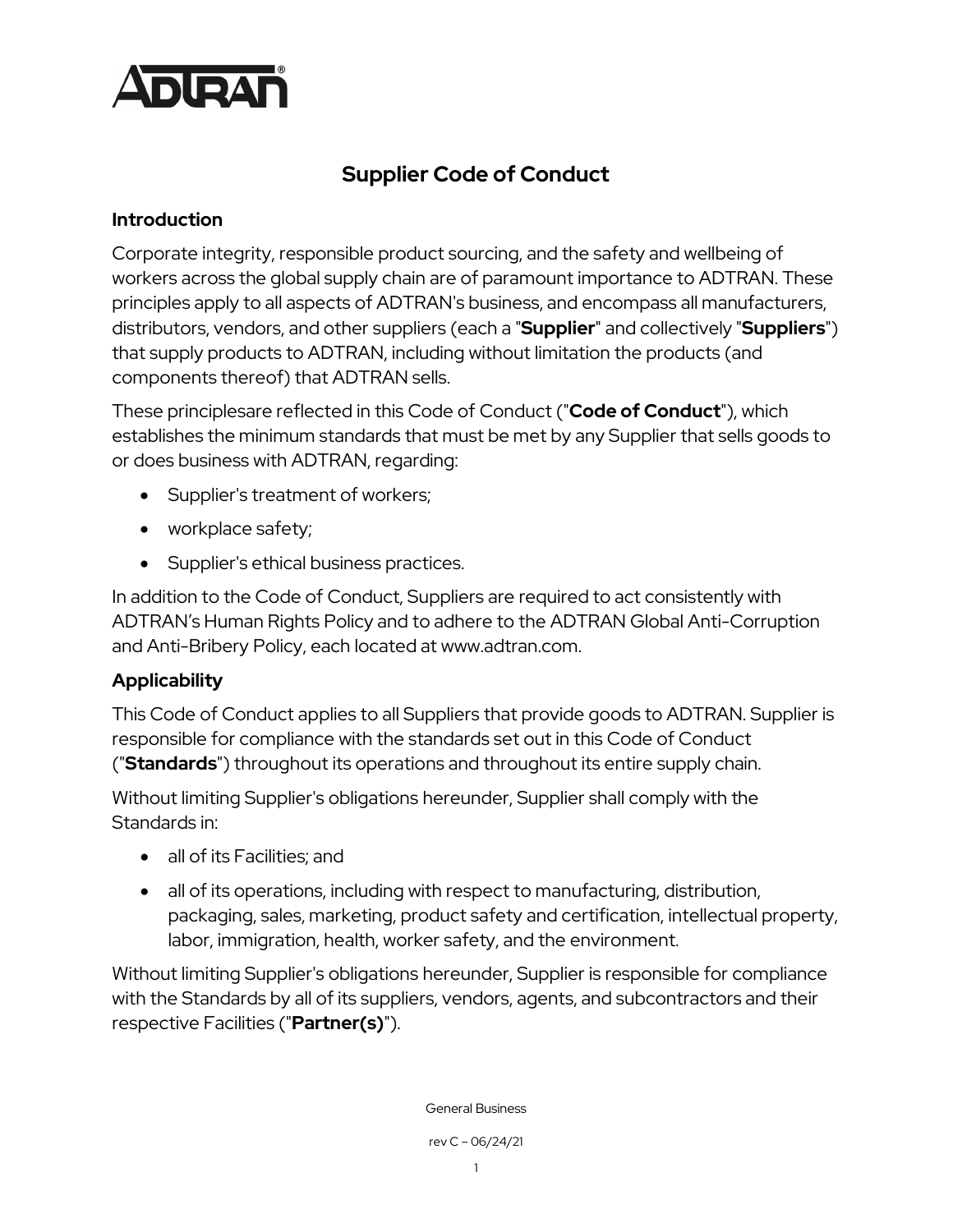### **Slavery,Human Trafficking, and Child Labor**

All labor must be voluntary. Supplier shall not support or engage in slavery or human trafficking in any part of its supply chain. Suppplier shall comply with all applicable child labor laws in its jurisdiction and the Internatinoal Labour Organisation ("ILO") standards as set out in ILO Conventions No. 138 and 182.

Without limiting Supplier's obligations hereunder, Supplier shall not, and shall ensure that its Partners do not, support or engage in, or require any:

- compelled, involuntary, or forced labor;
- labor to be performed by children OR individuals under the age legally allowed to work in Supplier's jurisdiction;
- bonded labor;
- indentured labor; and
- prison labor.

### **Hazardous Work**

Without limiting Supplier's obligations hereunder, Supplier shall not, and shall ensure that its Partners do not, support or engage in, or require any hazardous labor to be perfomed by any person under the age of 18. Hazardous labor involves any work, that by its nature or the circumstances in which the work is undertaken, involves the substantial risk of harm to the safety or health of the worker or coworkers if adequate protections are not taken.

### **Identification Papers**

Without limiting Supplier's obligations hereunder, Supplier shall not require any worker to surrender control over original:

- identification papers or documents giving a foreign worker the right to work in the country;
- identification papers or documents, such as a passport, giving a foreign worker the right to enter or leave the country; or
- documents, such as a birth certificate, evidencing the worker's age.

### **Financial Obligations**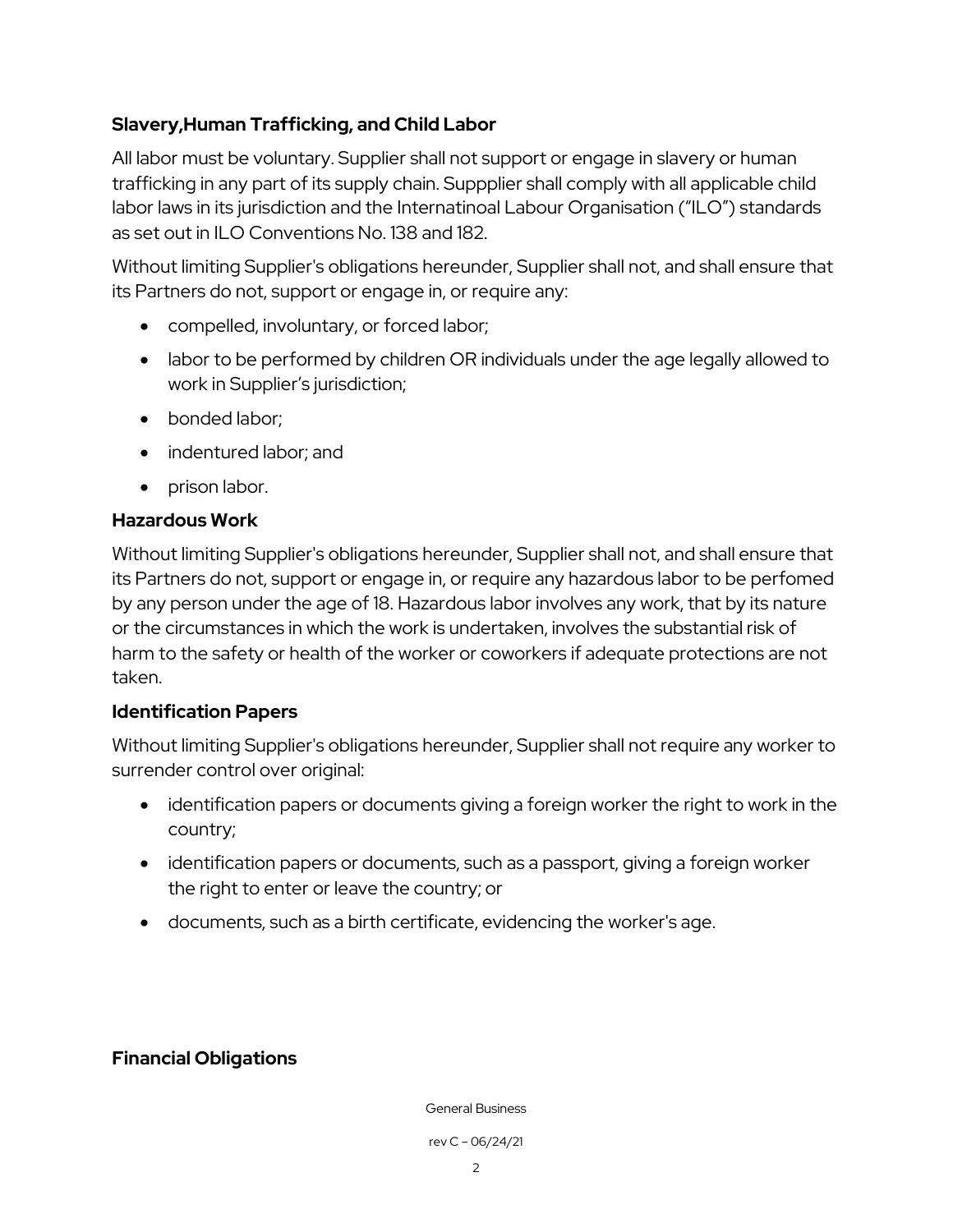

Without limiting Supplier's obligations hereunder, Supplier shall not, whether or not as a condition to the right to work, require any worker (or worker's spouse or family member) to, directly or indirectly:

- pay recruitment or other fees or other amounts (monetary or in-kind);
- incur debt.
- make financial guarantees; or
- incur any other financial obligation.

### **Freedom of Movement**

Without limiting Supplier's obligations hereunder, Supplier shall ensure that workers have the right to freedom of movement. Worker freedom of movement rights include each worker's right to leave the Facilities without retaliation:

- at the end of each workday;
- based on reasonable health and safety-related justifications; and
- based on any reasonable circumstances, such as personal or family emergencies.

#### **Compensation and Benefits**

Supplier shall ensure that all workers receive at least the legally mandated minimum wages and benefits. Supplier shall offer vacation time, leave periods, and time off for legally recognized holidays.

Supplier shall compensate workers for overtime hours at the legal premium rate. Supplier shall communicate pay structure and pay periods to all workers. Supplier shall pay accurate wages in a timely manner, and wage deductions shall not be used as a disciplinary measure.

#### **Work Hours**

#### **Regular Work Hours**

Supplier shall not require or allow workers to work more than the maximum legally permitted number of regularly paid hours worked per week.

#### **No Discrimination, Abuse, or Harassment**

Supplier shall not discriminate in hiring, compensation, training, advancement or promotion, termination, retirement, or any other employment practice based on race, color, national origin, gender, gender identity, sexual orientation, military status, religion,

General Business

rev C – 06/24/21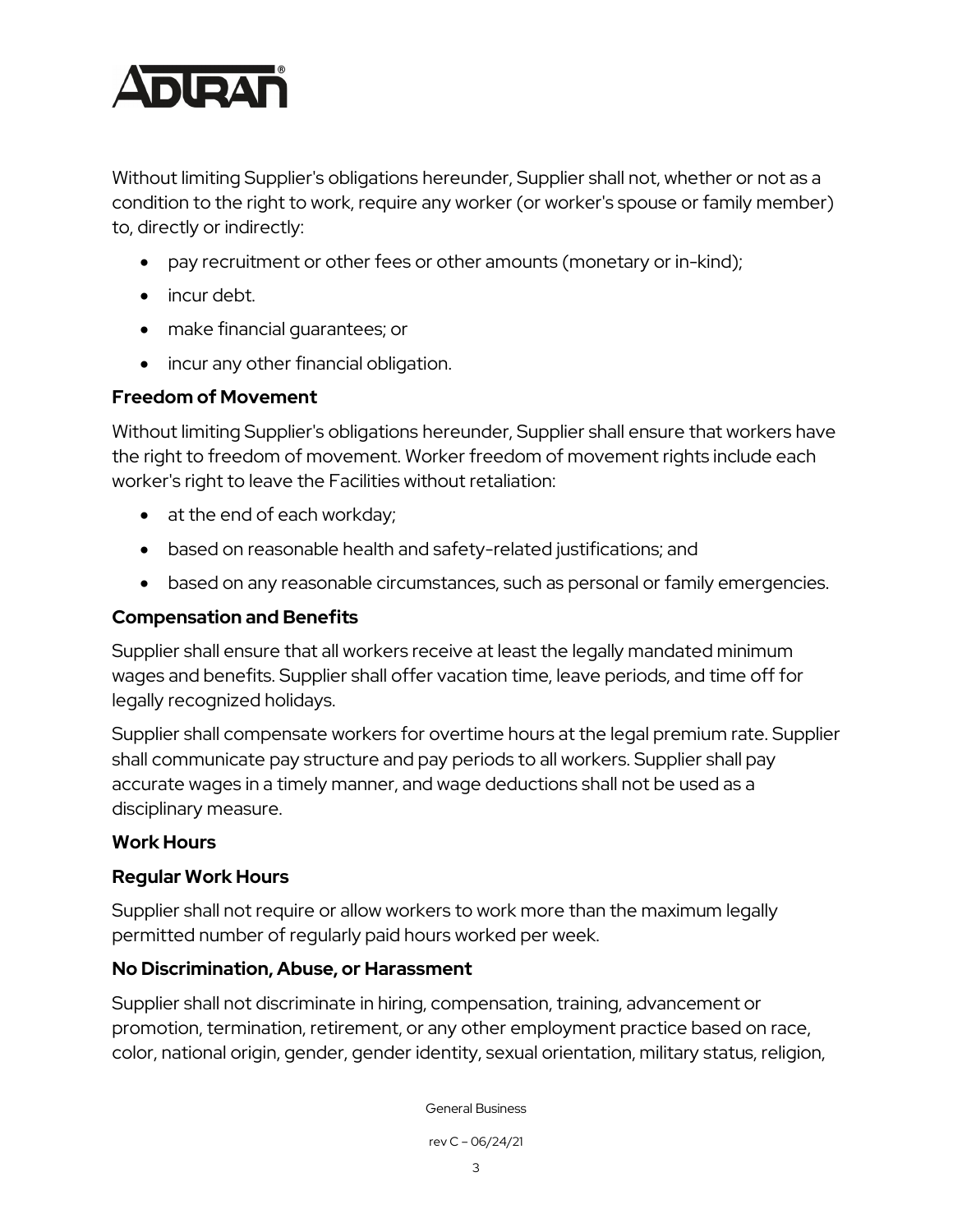age, marital or pregnancystatus, disability, or any other characteristic other than the worker's ability to perform the job.

Supplier shall treat workers with respect and dignity.

Supplier shall not subject workers to corporal punishment, or physical, verbal, sexual, or psychological abuse or harassment. Supplier shall maintain a work environment that fosters harmonious, productive working relationships and encourages mutual employee respect. ADTRAN prohibits and will not tolerate verbal or physical conduct by any Supplier that harasses, disrupts, or interferes with work performance or which creates an intimidating, offensive or hostile environment. Supplier must not condone or tolerate such behavior by its Partners.

### **Freedom of Association and Collective Bargaining**

- ADTRAN supports and recognizes freedom of association and collective bargaining as part of its commitment to support the fair and equitable treatment of workplace workers. Supplier shall respect the rights of workers, as set forth in local laws, ILO, and as any relevant law allows, to associate freely, join or not join labor unions, and seek representation and jointworkers' counsels. Without limiting Supplier's obligations hereunder, Supplier shall not:take any action to prevent or suppress the workers' exercise of freedom of association or collective bargaining rights;
- discriminate or retaliate against, or discipline or punish, any worker who supports or exercises freedom of association or collective bargaining rights;
- discriminitate or retaliate against, or discipline or punish, any worker who raises collective bargaining compliance issues; or
- discriminate or retaliate against, or discipline or punish, any worker based on union membership or the worker's decision to join or not join a union.

### **Health and Safety**

Supplier shall provide a safe, healthy, and sanitary working environment, including for dining areas if provided by Supplier. Supplier shall implement procedures and safeguards to prevent workplace hazards, and work-related accidents and injuries, including procedures and safeguards to prevent industry-specific workplace hazards, and workrelated accidents and injuries, that are not specifically addressed in these Standards.

Supplier shall provide workers adequate and appropriate personal protective equipment to protect workers against hazards typically encountered in the scope of work.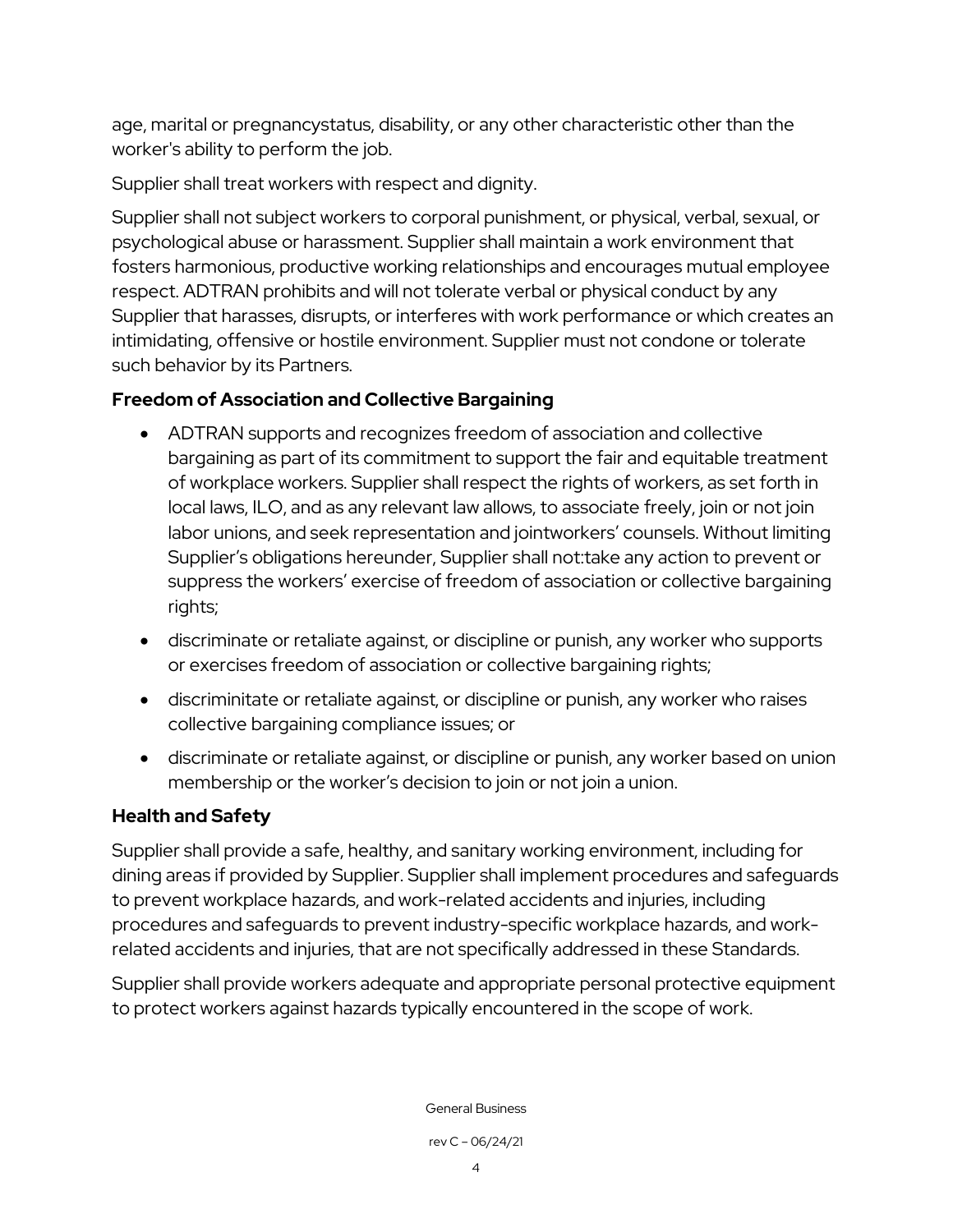

#### **Facilities**

Supplier shall ensure that all Facilities meet all applicable building codes and industry design and construction standards

#### **Environmental Protection**

### **Operation of Supplier's Facilities**

Supplier shall operate its Facilities in compliance with all environmental laws. Supplier must ensure that the goods that it manufactures (including the inputs and components that it incorporates into its goods) comply with all environmental laws and treaties. Supplier must ensure that it will only use packaging materials that comply with all environmental laws and treaties. In addition, ADTRAN requires its Suppliers to have an environmental program that is registered or compliant with international standard. The environmental program must include:

- A public environmental policy. The policy must be based on an analysis of the Supplier's operations and environmental performance and be used as a basis for improvement;
- The identification and documenting of significant environmental aspects in the Supplier's operational activities;
- An environmental improvement program, with objectives and action plans;
- A process/methodology for ensuring the Supplier is aware of, and complies with, applicable environmental legislation and permits; and
- A program for ensuring that the supplier's employees have adequate and documented environmental competence.

### **Global Anti-Corruption Policy**

Suppliers must comply with all applicable U.S. laws that deal with foreign business transactions, including without limitation the Foreign Corrupt Practices Act, and the applicable laws and regulations of the countries where business is conducted. Supplier must comply with ADTRAN's Global Anti-Corruption Policy, which is available at www.adtran.com.

#### **Compliance with Laws**

Supplier shall comply with all applicable national and local laws and regulations, including laws and regulations relating to all the Standards. Where this Code of Conduct requires Supplier to meet a higher standard than set out by law or regulation, Supplier shall meet such higher standards. Supplier acknowledges that these Standards set out audit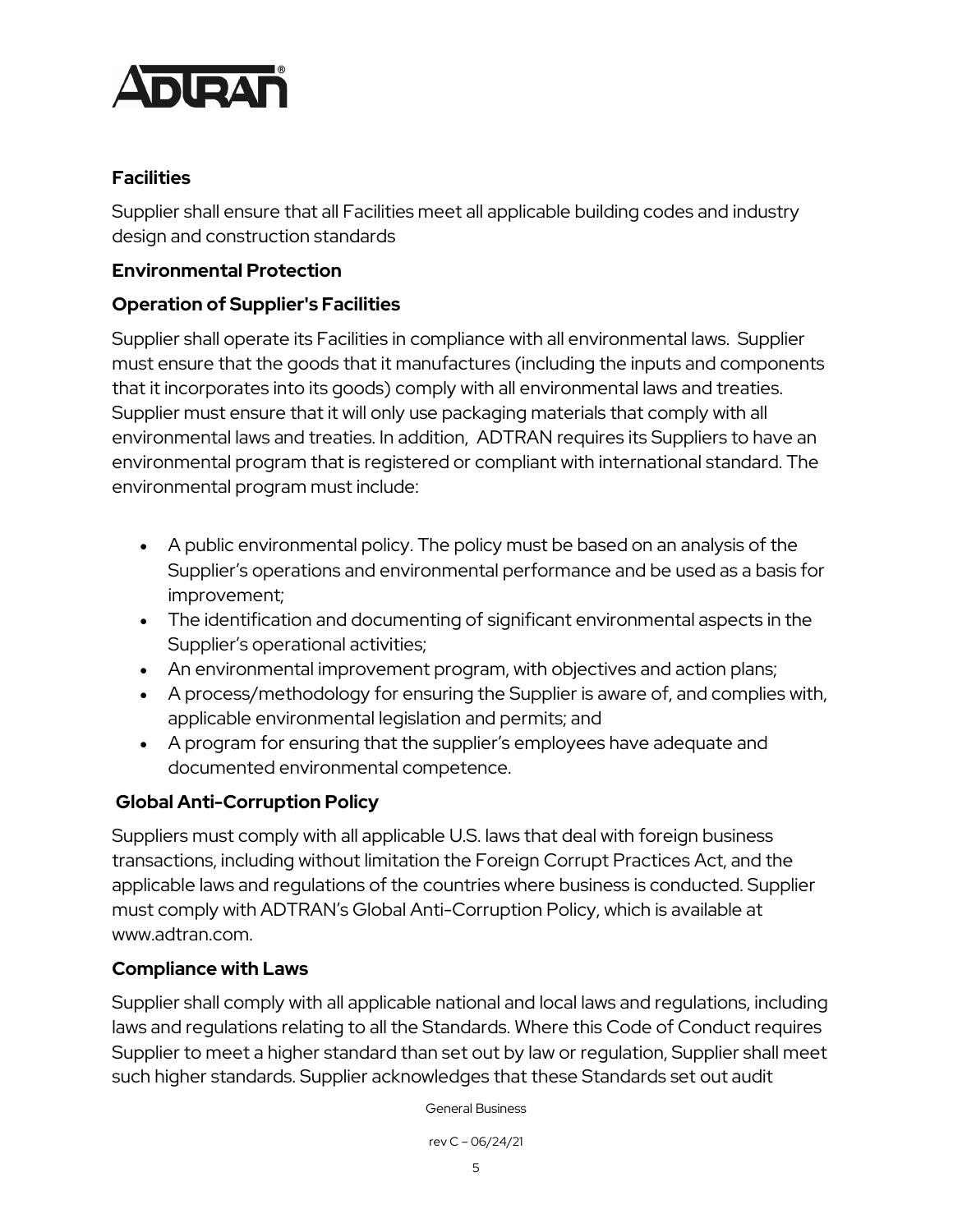standards that ADTRAN may use to determine whether Supplier is meeting the requirements set out in this Code of Conduct.

## **Confidential Information**

ADTRAN has established a Third Party Information Security Policy along with nondisclosure-agreements and contracts for ensuring the proper management of confidential information. Suppliers are required to adhere to the Third Party Information Security Policy found at [https://portal.adtran.com/web/url/ITSecurityPolicy,](https://portal.adtran.com/web/url/ITSecurityPolicy) in addition to any non-disclosure agreements or contracts governing the use of confidential information of ADTRAN. In addition, Suppliers must protect all ADTRAN information, electronic data, and intellectual property or ADTRAN technologies with appropriate safeguards.

### **Compliance and Documentation**.

Supplier shall document its compliance to each of the requirements hereunder using industry-accepted methods of record-keeping and as required by applicable law. Supplier acknowledges that ADTRAN may in its discretion conduct inspections of the Facilities and such documentation to confirm Supplier's compliance with this Code of Conduct. ADTRAN has no obligation to conduct inspections.

# **Reporting Actual or Potential Violations.**

ADTRAN encourages its Suppliers to report actual or potential violations of this Code of Conduct. If a Supplier is aware of conduct that Supplier reasonably believe may violate this Policy, Supplier is responsible for reporting it to ADTRAN. Reporting a potential violation demonstrates a Supplier's sense of commitment, responsibility, and fairness to ADTRAN's customers, shareholders, and business associates, and to Supplier's employees and partners.

Any concerns regarding potential or actual violations of the Policy should be reported to Red Flag Reporting through the following means:

- Online: [https://www.redflagreporting.com](https://www.redflagreporting.com/) (client code: ADTRAN)
- Phone: 1.888.723.8726 (available 24 hours a day, 7 days a week)

Reporting potential Policy violations helps to safeguard the reputation and assets of ADTRAN. Any report by a Supplier will be investigated confidentially, and the reporter will be protected from retaliation. If you have any questions regarding this Policy, you may contact compliance@adtran.com.